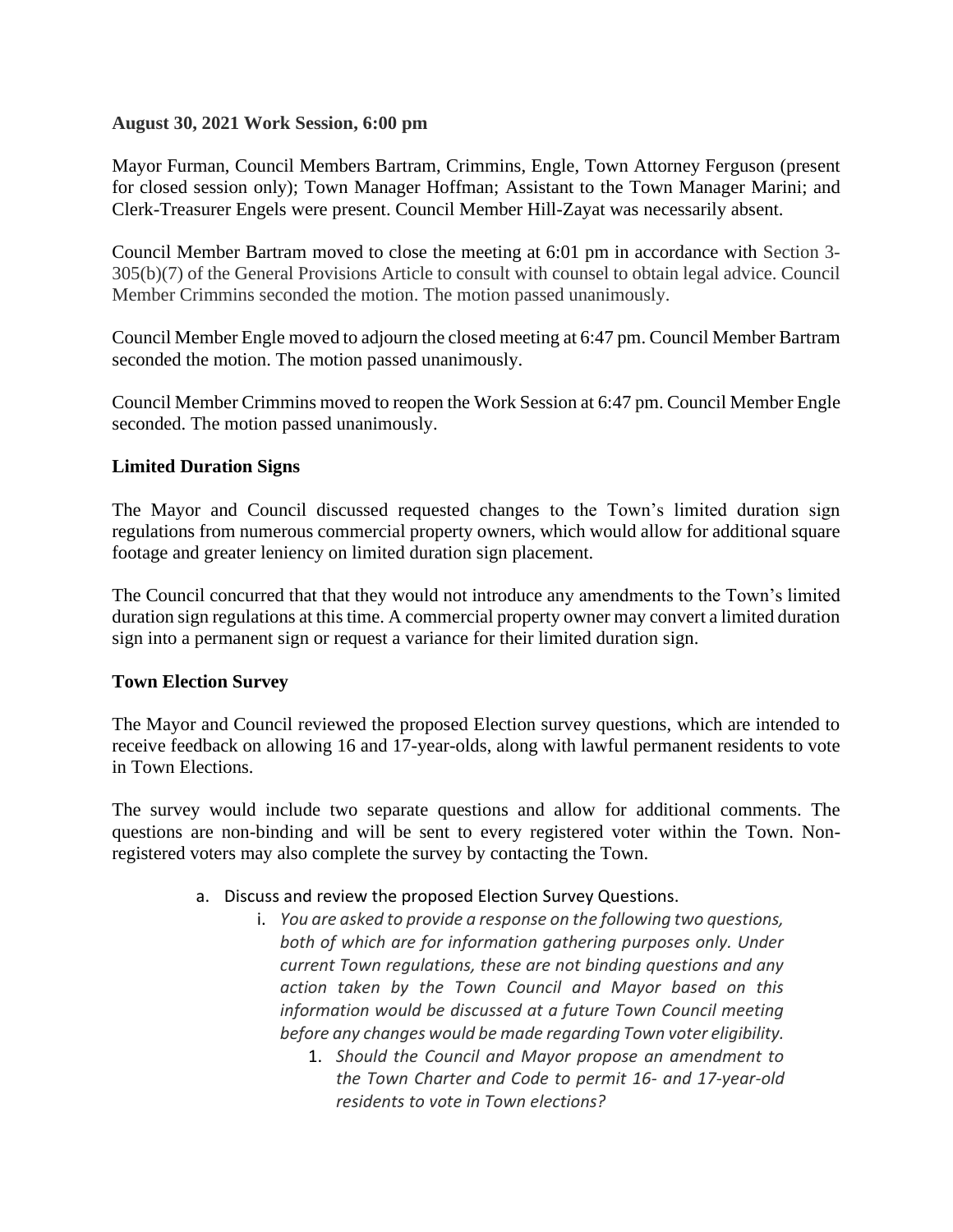- a. *Please provide additional comments.*
- 2. *Should the Council and Mayor propose an amendment to the Town Charter and Code to permit legal Town residents to vote in Town elections without requiring them to be US citizens?*
	- a. *Please provide additional comments.*

# **Thrive Montgomery**

Council Member Crimmins provided an overview of the Thrive Montgomery 2050 Neighborhood Coalition survey, which asks the Town to rank six proposed recommendations in order of importance to the Town. The Council concurred to rank the recommendations as follows:

- 1. The Draft Plan should mandate the use of the traditional master & sector planning processes to specify zoning changes to achieve public buy-in and to avoid a one-size-fitsall approach now prescribed.
- 2. The Draft Plan should reinstate the concept and value of compatibility as a means of ensuring that such change enhances each individual community for all residents –new and existing.
- 3. The Draft Plan should discuss how evolution from car-centric to transit-centric society will be staged and differentiated across the diverse communities of the county.
- 4. The Draft Plan should reinstate a chapter on economic competitiveness that was deleted from the intimal draft, in recognition that a holistic vision will be needed to reverse current shortcomings in jobs and wages.
- 5. The Draft Plan should include detailed strategies for how affordable and attainable housing can be created through adaptive reuse and other means.
- 6. The Draft Polan should require a 5-year review to document results and impacts as well as modify the Draft Plan as indicated by the results of the review.

# **Summit Avenue Sidewalk Improvements (Proposed)**

Council Member Engle discussed the proposed sidewalk improvements along the 10300 block of Summit Avenue by the Montgomery County Department of Transportation (MCDOT), which would reconstruct the existing sidewalk to allow for a six (6') wide path and variable greenspace buffer.

Mayor Furman and Council Member Engle met with Residents about the proposed sidewalk improvements and will meet with MCDOT prior to the September Council meeting to discuss community feedback on the proposal.

# **Housing and Building Regulations**

Council Member Bartram suggested that the Town consider amending our building code with regards to projections, side yard setbacks, and accessory dwelling units, to establish Town regulations independent of the County Code. The issue pertains to County zoning text amendments, which could amend our regulations, as we currently defer to County projections.